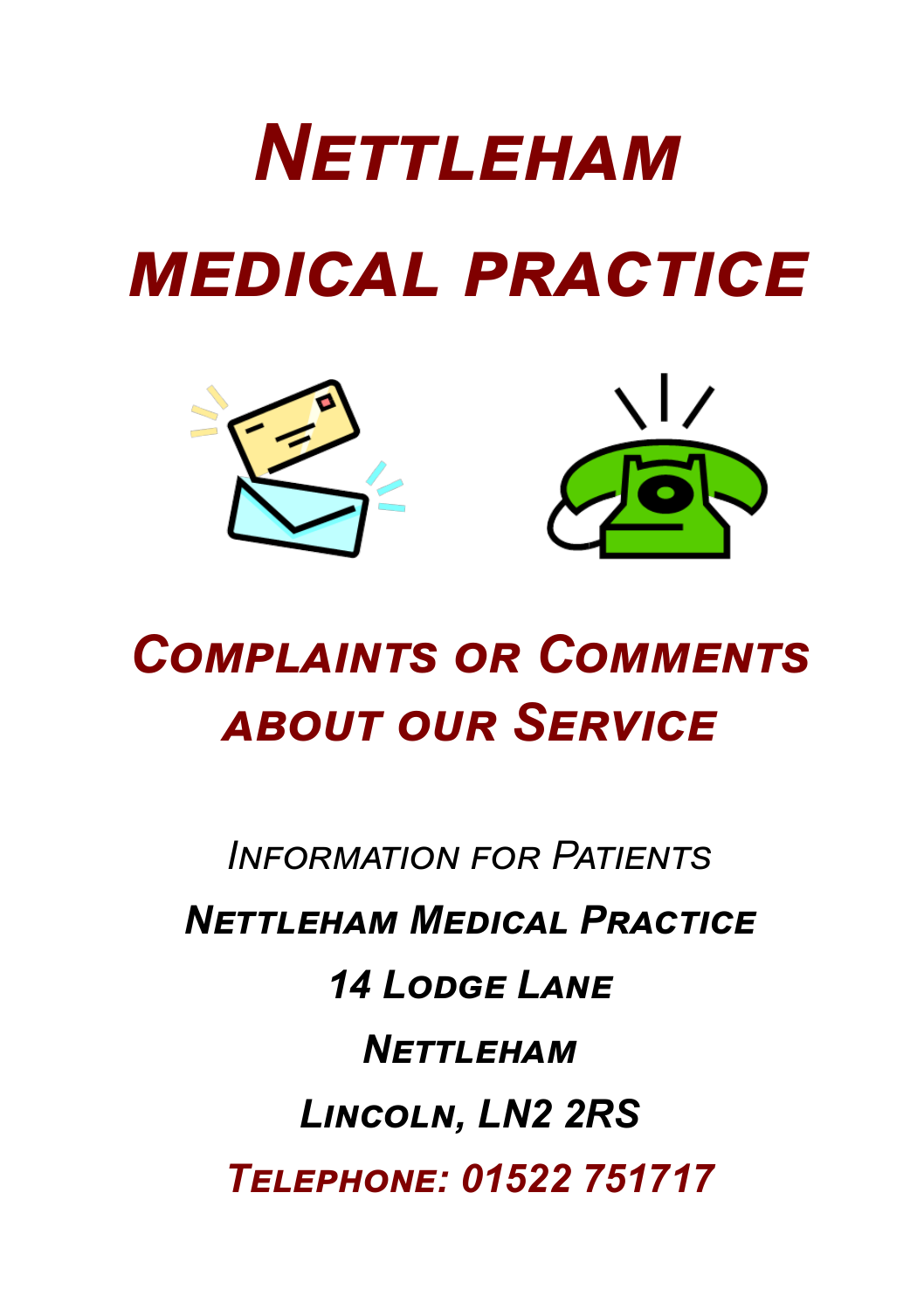- The Partners and staff at Nettleham Medical Practice welcome your feedback on all aspects of our service. We recognise that your comments can help us to improve the quality of the services we offer to you and we are committed to this improvement.
- If you have a complaint or concern about the service you have received from the doctors or any of the staff working here, please do tell us.
- This leaflet tells you how to make a complaint, what you can expect of us, and what we can expect of you.
- We would like to encourage your comments (good as well as bad), suggestions and helpful criticisms at all times. Please either write, telephone, or go to the practice website, email or come into the surgery.

### $\blacklozenge$ **How to Complain**

We hope that most problems can be sorted out easily and quickly, often at the time they arise and with the person concerned.

If your problem cannot be sorted out in this way and you wish to make a complaint, we would like you to let us know as soon as possible—ideally within a matter of days or at most a few weeks—because we can then find out what has happened more easily.

# $\blacklozenge$ **What You Can Expect From Us**

- A courteous explanation of how to make a complaint from any member of our practice team.
- A written record of your complaint if appropriate.
- To be listened to.
- Openness, transparency and candour.
- To receive acknowledgement of your complaint within three working days.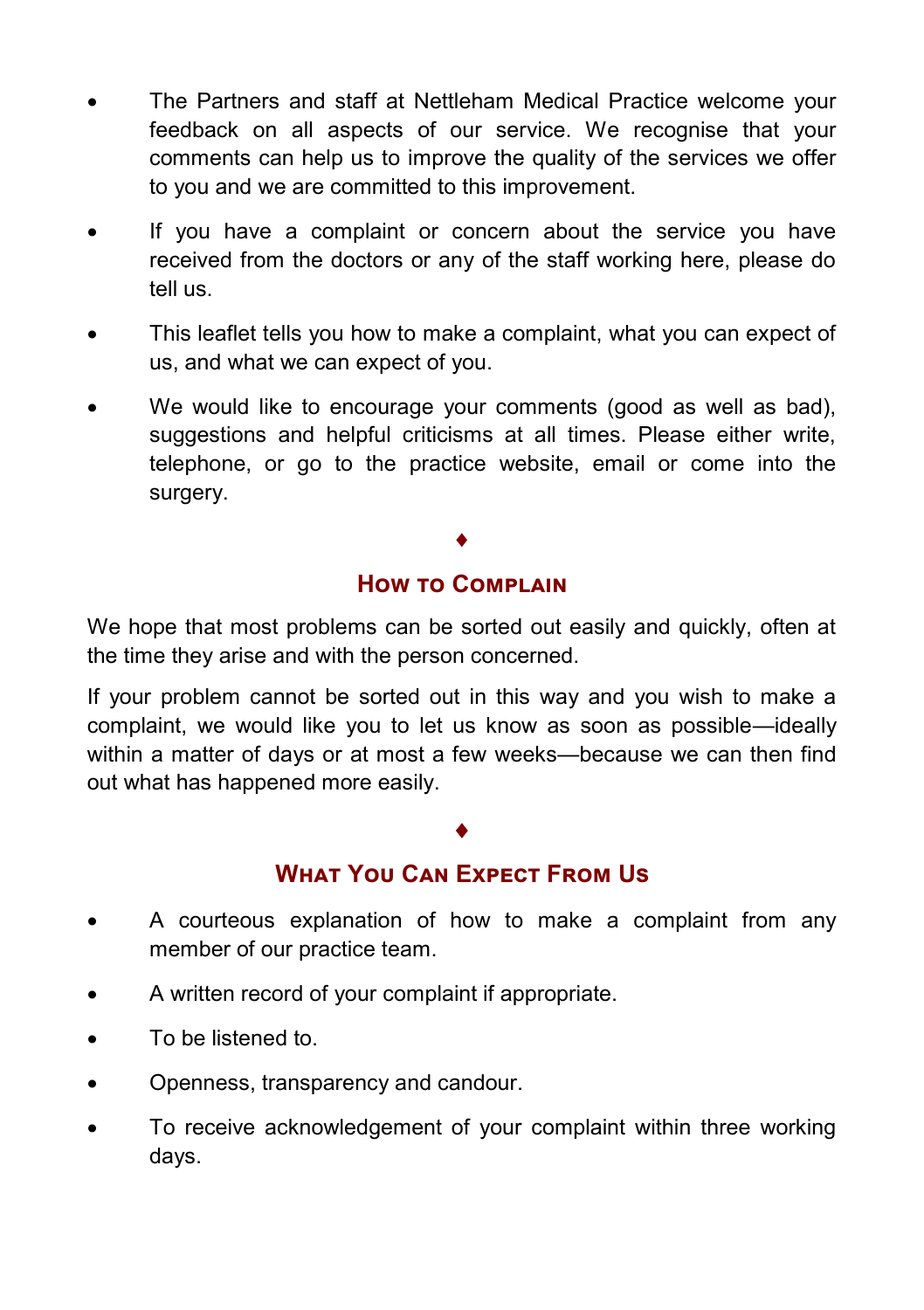- An opportunity to discuss your complaint with a senior member of the practice team.
- A full explanation and, where appropriate, an apology within a reasonable timeframe.
- A courteous explanation of how to take you complaint to a higher authority, if you are not satisfied with our action.
- We do take every suggestion and complaint seriously, and each one is considered when we come to plan our services or change the way things are done.

# $\blacklozenge$ **What We Ask Of You**

Please be sensitive about who you are speaking to (e.g. receptionists are not responsible for the actions of doctors).

Please be prepared to put your complaint in writing. Please address yourself to the Practice Manager, Mrs Helen Lunn or to Dr Waller at the practice address (front cover).

Please be specific about times, places and people involved, so that we can fully investigate your complaint.

Please allow us time to record the details of your complaint, and to investigate appropriately before giving a full explanation.

# $\blacklozenge$

#### **Complaining on Behalf of Someone Else**

 Please note that we keep strictly to the rules of medical confidentiality. If you are complaining on behalf of someone else, we have to know you have their permission to do so. A note signed by the person concerned will be needed, unless they are incapable (because of illness) of providing this.

 $\blacklozenge$